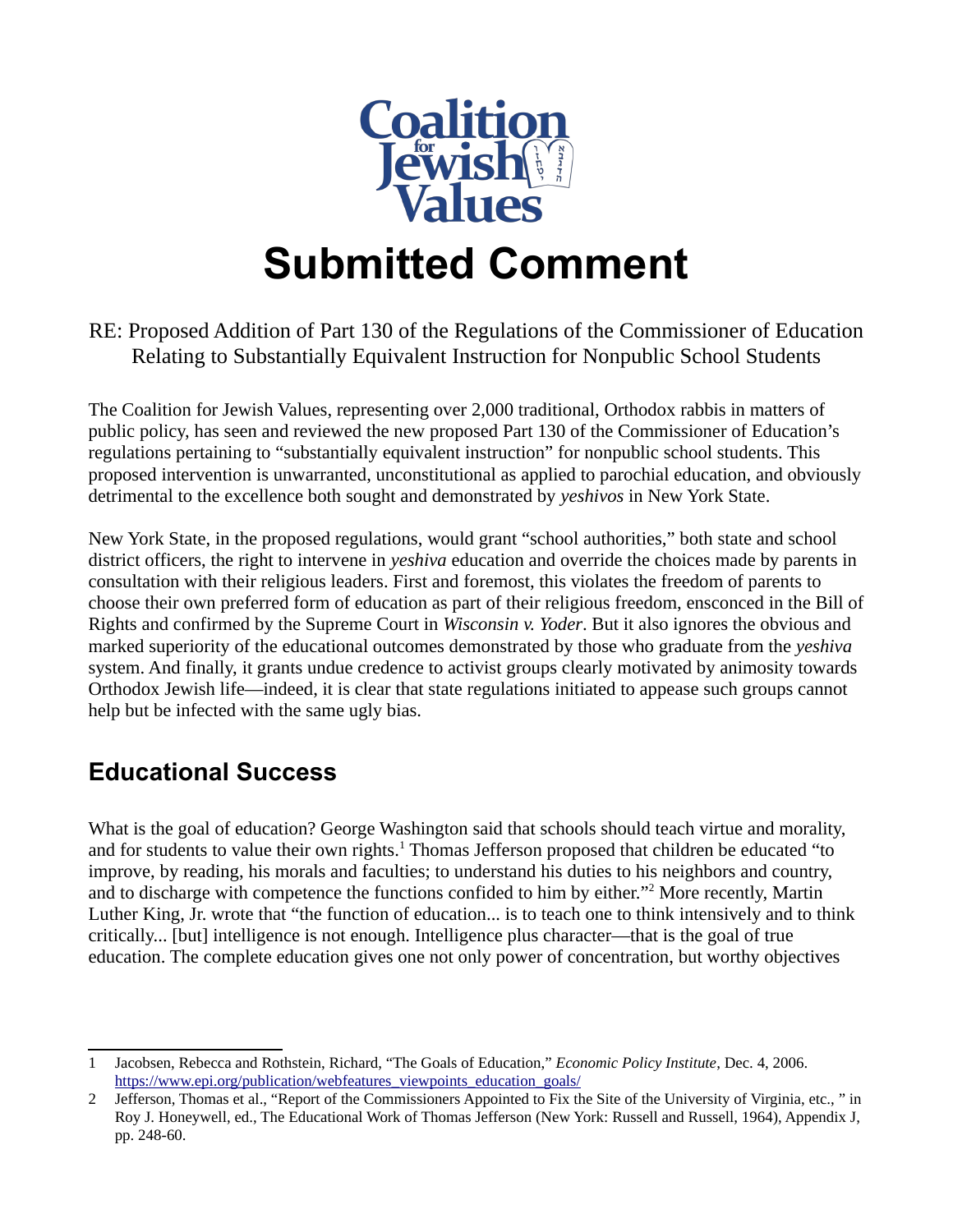upon which to concentrate."<sup>[3](#page-1-0)</sup> To this day, skills such as critical thought, the ability to logically attack a problem, and moral development all remain touted by educators as key goals.<sup>[4](#page-1-1)</sup>

By the standards of these great Americans and modern-day teachers, the *yeshivos* are doing a far better job providing an education than are the public school systems of New York State. This is so clearly true that calling for *yeshivos* to demonstrate "substantial equivalency" is tantamount to demanding a massive and harmful *reduction* in the quality of education provided by the *yeshivos.*

How should we measure whether students have learned virtue, morality, and character? Murder rates? Violent crime? Domestic assault? Drug or alcohol abuse, or ability to retain a job? How about the expectation that one who sires a child will engage in fatherhood throughout that child's upbringing? There isn't a school system in New York that can hold a candle to the *yeshivos* in any of these areas.

How do we quantify the ability to think, improving a person's "faculties," as Jefferson put it? In 2015, the National Association of State Boards of Accountancy announced that the school in New Jersey with the highest first-time pass rate on the CPA exam was *Bais Medrash Gavoha* in Lakewood, a rabbinic school that offers no accounting courses. *Yeshiva* graduates also outperform in law, medicine, computer science, and a host of other technical fields, none of which they learned in *yeshiva* itself.

These successful outcomes result directly from the core study method of the *yeshiva* curriculum, which teaches critical thought, academic diligence, and intellectual self-improvement in a way that classes in English, history, geography and even the hard sciences cannot duplicate. Talmudic reasoning applies problem-solving to areas far more broad than algebra or geometry. It intersperses detailed lessons in logic and argumentation with education in history, government, economics, mathematics, legal adjudication and conflict resolution, all while teaching multiple foreign languages.

Moreover, y*eshivos* aim to produce alumni who will continue this style of education, regardless of their chosen career paths, throughout their lives. On January 1, 2020, just months before COVID-19 put a temporary end to large gatherings, more than 100,000 observant American Jews filled MetLife Stadium in New Jersey, the Barclays Center in Brooklyn, and other locations across the country for a unique gala. Called simply "The Siyum," meaning "the completion," it honored the tens of thousands of religiously motivated men — and significant number of women — who completed a seven-and-a-halfyear cycle studying the Oral Torah.

No other organization, group or culture has celebrated adult continuing education, the ongoing effort to develop critical faculties while acquiring and retaining knowledge, in any similar fashion. This is the commitment to lifelong learning that *yeshiva* education works to engender in every student.

It is clear from the foregoing that any honest, thinking, caring state education official would enter the *yeshivos* primarily to learn what public schools might emulate, to understand what lessons might be taken and applied more broadly to other school systems. For state officials, whose schools perform so poorly by comparison, to seek to set standards upon *yeshivos* is so blatantly unwarranted and disrespectful that it frankly suggests less than benign motives.

<span id="page-1-0"></span><sup>3</sup> King, Martin Luther, Jr. "The Purpose of Education," *The Papers of Martin Luther King, Jr. Volume I: Called to Serve, January 1929-June 1951,* University of California Press, 1992. <https://kinginstitute.stanford.edu/king-papers/documents/purpose-education>

<span id="page-1-1"></span><sup>4</sup> Meredith, Lee-Ann, "What are the 7 Goals of Education?" *The Educators Room,* February 12, 2014. <https://theeducatorsroom.com/7-goals-education/>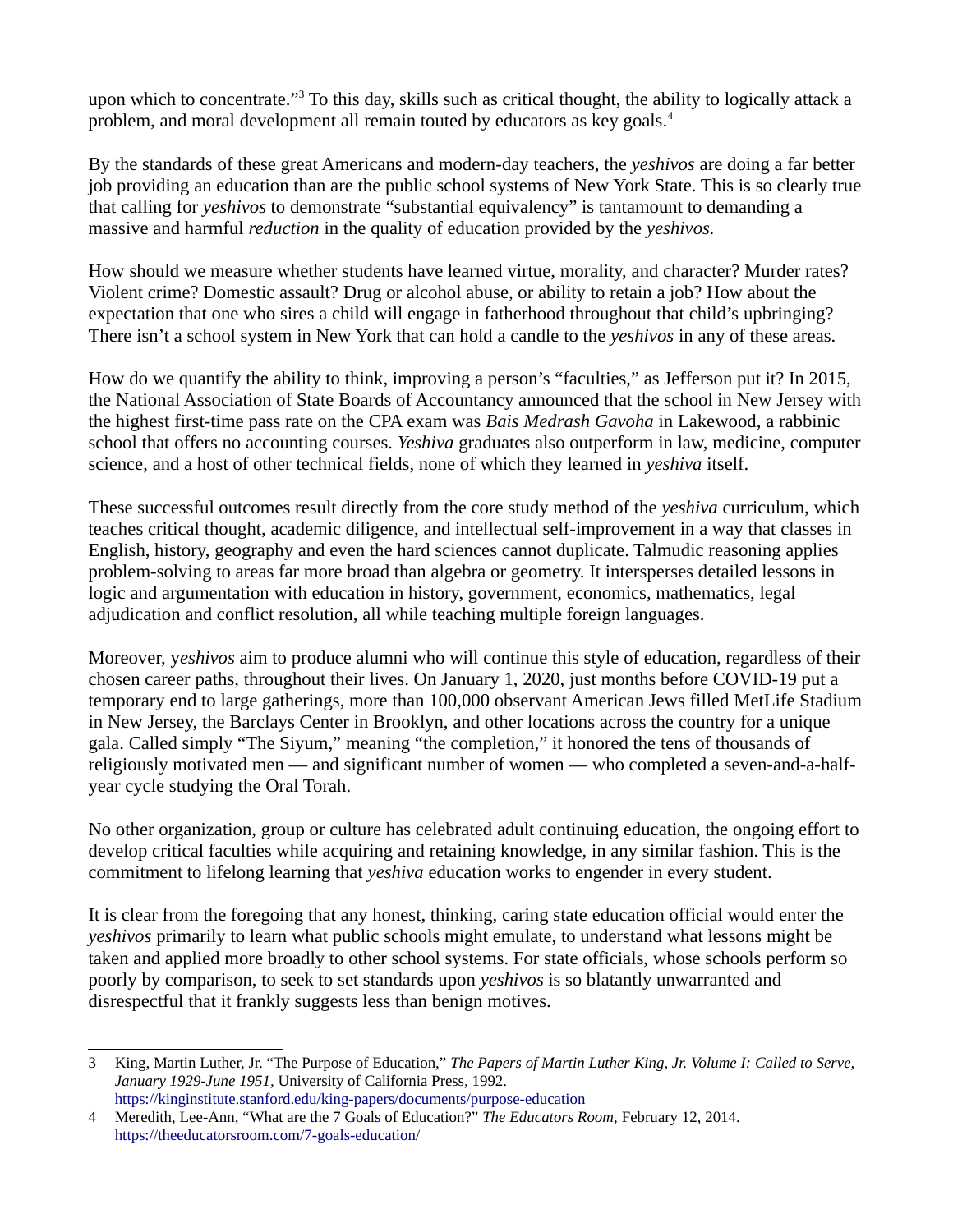### **Dishonest Brokers**

A key agitator prompting state intervention in *yeshivos* has been the Yaffed organization ("Young Advocates for Fair Education"). Yaffed claims that it is building "grassroots and community-based support for change," and also that it recognizes that "you cannot simply impose… changing the lives of 64,000 children."<sup>[5](#page-2-0)</sup> In other words, Yaffed declares on its website and in its PR materials that it works within the Orthodox Jewish community, and that its efforts to change the *Yeshiva* educational system are desired by that community.

How is it that an organization can make such obviously false statements about its core mission, yet be taken seriously by supposedly educated people? Yaffed faces greater than 1000:1 opposition from the Orthodox Jewish community; the comments you are receiving on this proposed regulatory change clearly reflect that. And it is not difficult to discern why. Even a cursory look at the biographies of those behind Yaffed, as well as the organization's tactics, pierces its veneer of collaborative benevolence.

On May 9 of this year, Yaffed produced a letter signed by "150+ Rabbis and Jewish Leaders… in support of substantial equivalency."<sup>[6](#page-2-1)</sup> Notably, not a single one of these "rabbis and Jewish leaders" appears to be a member of the affected community. It is unclear whether any send their own children to schools that would be affected by the new government regulations, revealing the true extent of Yaffed's "grassroots and community-based support." Each and every signatory, to our knowledge, is a member of the non-Orthodox Jewish community, $^7$  $^7$  attempting to misuse government regulation to override the independent decision-making of Orthodox parents.

The head of the New York Jewish Agenda (NYJA), Matt Nosanchuk, signed the letter. So did Rabbi Jill Jacobs, a non-Orthodox rabbi who heads an organization called T'ruah, and who personally wrote the following, on Twitter, in late 2019:

"Our Torah is a book of actions, not a rallying point for mubling [sic] in an ancient tongue while wearing the garb of our grandfathers and gathering for a shtickle of herring afterwards."[8](#page-2-3)

Less than two weeks ago, the NYJA sponsored, together with Yaffed, a "virtual panel discussion" regarding the proposed regulations.<sup>[9](#page-2-4)</sup> Once again, the panel featured no parent, rabbi or educator from the affected community.<sup>[10](#page-2-5)</sup> The panel was, however, moderated by Jacobs. The open mockery of this one tweet clearly demonstrates that she and her allies are not interested in "grassroots and communitybased support" from Orthodox Jews, but are anxious to vent their hostility. She deleted this tweet only when it was unearthed due to her participation on the NYJA panel.

Nosanchuk, the NYJA, Jacobs, and others affiliated with Yaffed previously collaborated in efforts unfairly mischaracterizing and targeting the Orthodox community. In late 2020, then-Governor Andrew

<span id="page-2-0"></span><sup>5</sup> Yaffed, "What We Do."<https://yaffed.org/what-we-do/>

<span id="page-2-1"></span><sup>6</sup> Yaffed, "150+ Rabbis and Jewish Leaders Speak Out On Education in Haredi Yeshivas," May 9, 2022. <https://yaffed.org/rabbis-leaders-speaking-out-on-substantial-equivalency/>

<span id="page-2-2"></span><sup>7</sup> A few signatories are part of a new movement calling itself "Open Orthodoxy." Though it claims to be Orthodox, these claims are rejected by all recognized Orthodox rabbinic bodies for [numerous religious reasons.](https://coalitionforjewishvalues.org/2020/12/statement-on-orthodoxy/)

<span id="page-2-3"></span><sup>8</sup> See [http://web.archive.org/web/20220517000409/https://twitter.com/rabbijilljacobs/status/1193548854181928962,](http://web.archive.org/web/20220517000409/https://twitter.com/rabbijilljacobs/status/1193548854181928962) a snapshot archived on May 17, 2022. See also [http://web.archive.org/web/\\*/https://twitter.com/rabbijilljacobs/status/](http://web.archive.org/web/*/https://twitter.com/rabbijilljacobs/status/1193548854181928962) [1193548854181928962](http://web.archive.org/web/*/https://twitter.com/rabbijilljacobs/status/1193548854181928962).

<span id="page-2-4"></span><sup>9</sup> See <https://mobile.twitter.com/yaffedorg/status/1526232385800519685>

<span id="page-2-5"></span><sup>10</sup> See footnote 7, regarding panelist Rabbi Ysoscher Katz.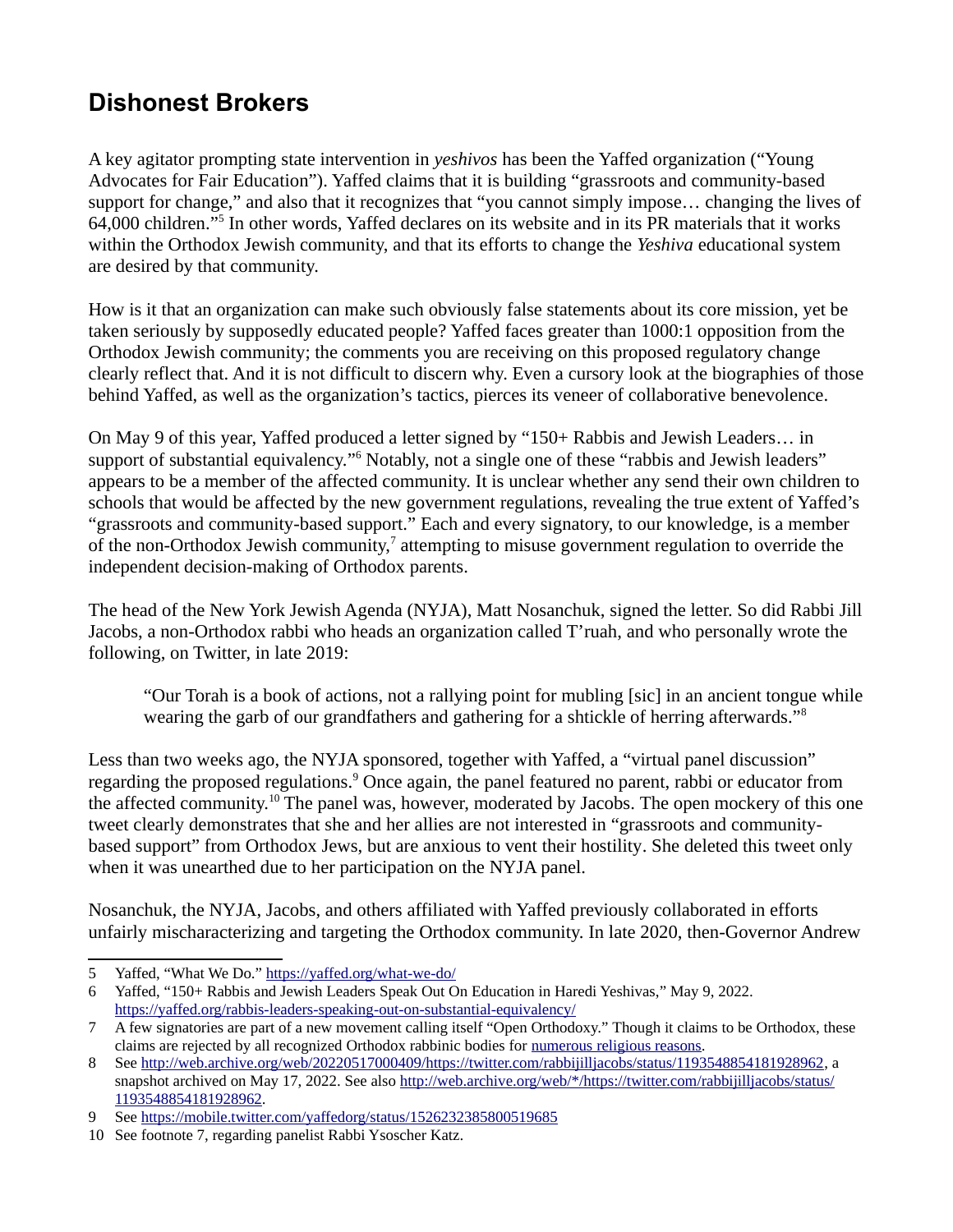Cuomo declared COVID "hot spots" that disproportionately targeted Orthodox neighborhoods, and ordered exorbitant fines be levied against small businesses and even houses of worship.<sup>[11](#page-3-0)</sup> Jacobs, along with dozens of other non-Orthodox rabbis who signed the Yaffed letter of May 9, were among the "Rabbis and other Jewish religious leaders" who signed a statement crafted and published by NYJA supporting Cuomo in  $2020$ <sup>[12](#page-3-1)</sup>

That earlier statement claimed that the then-Governor and then-Mayor Bill de Blasio were "using datadriven, geographically-based efforts to contain the spread of COVID-19," which included "limiting religious gatherings in known 'hot spots,' and using enforcement for any gatherings which violate size restrictions." The statement condemned "lack of compliance" from members of the Orthodox community, and referred to burning of masks in protest as "violence."

The claims in the statement were false. Not only was the capricious closure of houses of worship unconstitutional,<sup>[13](#page-3-2)</sup> but the "red zones" were not based upon data regarding preponderance of COVID, but by who lived in those neighborhoods. Together, these constituted a truly repugnant instance of antisemitic bigotry at the highest levels of New York State government.

In released testimony from the investigation of Cuomo's alleged sexual harassment in 2021, the New York Department of Health Medical Director of Epidemiology testified that the "red zones" were not driven by neutral analysis of data, as both Cuomo and NYJA had claimed. Rather, they were driven by Cuomo's political considerations as his administration fought off increasing criticism of both his mishandling of COVID and his atrocious personal conduct. The Medical Director stated that:

There were metrics that our staff would work on, but they would only be announced… if that came from the [Governor's Executive] Chamber. Some areas met the metrics and would be called a zone and others met the metrics and would not be called a zone. Our staff… would get very frustrated.<sup>[14](#page-3-3)</sup>

In an effort to appear to be "doing something," Cuomo scapegoated the Orthodox community as spreaders of disease, following classic patterns of antisemitic bigotry. The NYJA and its 450 non-Orthodox "rabbis and other Jewish religious leaders" vocally endorsed these antisemitic "red lines," though the contrary evidence was already robustly available from Orthodox leaders at the time.

Following release of the above testimony, our organization called for NYJA and the 450 signatories to apologize for their support of antisemitic conduct from Cuomo's office. Our Midwestern Regional Vice President, Rabbi Ze'ev Smason, called the NYJA statement "a transparent effort by progressives to portray themselves as 'holier than thou' while misrepresenting the Orthodox community as unconcerned about public health."<sup>15</sup>

<span id="page-3-0"></span><sup>11</sup> Millman, Jennifer, "NYC Fines Up to \$15K for COVID Violations in Effect; NY Hospitalizations Highest Since July 15," NBC News New York, Oct. 9, 2020. [https://www.nbcnewyork.com/news/local/nyc-fines-of-up-to-15000-a-day](https://www.nbcnewyork.com/news/local/nyc-fines-of-up-to-15000-a-day-for-covid-rule-breakers-take-effect-friday/2660359/)[for-covid-rule-breakers-take-effect-friday/2660359/](https://www.nbcnewyork.com/news/local/nyc-fines-of-up-to-15000-a-day-for-covid-rule-breakers-take-effect-friday/2660359/)

<span id="page-3-1"></span><sup>12</sup> New York Jewish Agenda, "450+ Rabbis Support Governor Cuomo's And Mayor De Blasio's Efforts To Contain COVID-19 In New York 'Hotspots'." Oct. 7, 2020.<https://nyja.org/jewish-religious-leaders-support-efforts/>

<span id="page-3-2"></span><sup>13</sup> Agudath Israel v. Cuomo, SCOTUSblog, Nov. 25, 2020. [https://www.scotusblog.com/case-files/cases/agudath-israel-of](https://www.scotusblog.com/case-files/cases/agudath-israel-of-america-v-cuomo/)[america-v-cuomo/](https://www.scotusblog.com/case-files/cases/agudath-israel-of-america-v-cuomo/)

<span id="page-3-3"></span><sup>14</sup> Agudath Israel, "Newly Released DOH Testimony Further Vindicates Agudah SCOTUS Lawsuit," Nov. 11, 2021. <https://agudah.org/newly-released-doh-testimony-further-vindicates-agudah-scotus-lawsuit/> "Testimony of [State Entity Employee #2, name redacted]," Independent Investigation Under Executive Law 63, pp. 134-135. [https://ag.ny.gov/sites/default/files/2021.05.24\\_state\\_entity\\_employee\\_2\\_10.22.2021.pdf](https://ag.ny.gov/sites/default/files/2021.05.24_state_entity_employee_2_10.22.2021.pdf)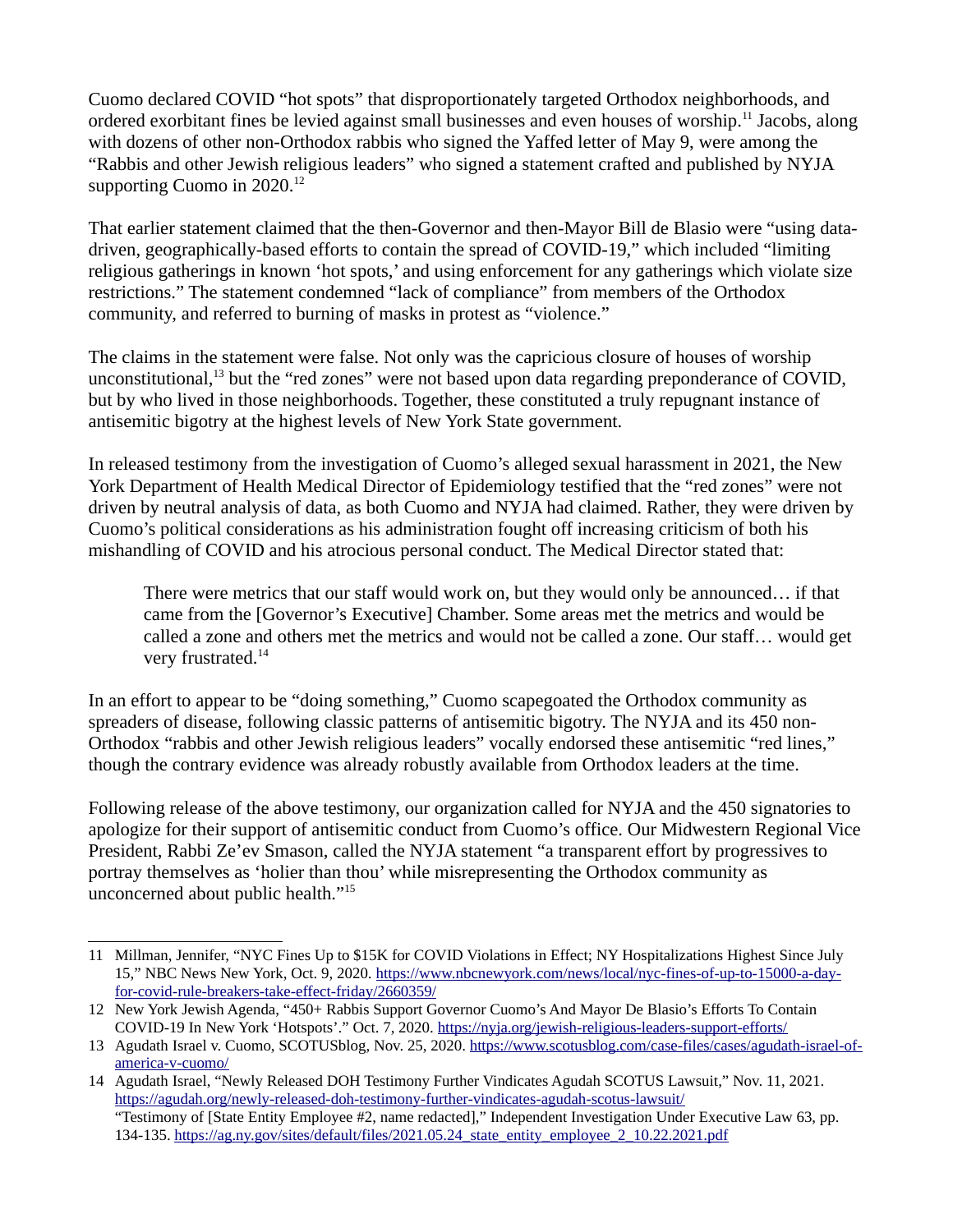Yet neither the NYJA nor any of the signatories on its statement issued any such apology. Instead, as already mentioned, dozens of the same individuals lent their signatures to the new letter from Yaffed, which once again claims that signatories know what is best for Orthodox children better than their own parents, and wishes to exploit state government intervention to have their way. Those knowledgeable in Jewish history recognize this as a tactic previously used by Communist Russia's *Yevsektsiya*.

Yaffed and the NYJA's demands for government control of *yeshiva* education are no less malevolent than their backing of disgraced former Governor Cuomo's politically-motivated, antisemitic "hot spots." To work with either organization is to demonstrate, at the very least, callous indifference to antisemitic bias, at a time when Orthodox Jewish citizens are being openly targeted on the streets of New York.

## **Religious Liberty and Respect**

The Amish community provides education to children in a one-room schoolhouse, in which students may be divided into two groups, grades 1-4 and grades 5-8, if divided at all.<sup>[16](#page-4-0)</sup> The teacher is usually a young woman, not yet married, who has only an eighth-grade education herself, much less having attended a teacher training school.<sup>[17](#page-4-1)</sup>

By contrast to the Jewish educational system and its advocates, Amish leaders openly desire a lesser level of education for their children. One source explains that "The purpose [of] Amish education is not to promote individuality and critical thinking. The goal is teach children the worth of hard work, ethical living, and how to be a valuable member of the Amish community. Amish education does not seek to create artists, scientists, musicians or actors."[18](#page-4-2)

In *Wisconsin v. Yoder,* the Supreme Court of the United States determined that Amish parents had the right to determine the type of education that their children receive, and to take their children from school entirely after the eighth grade, on First and Fourteenth Amendment grounds. The Court determined that the Amish, based upon sincere religious conviction, regarded compulsory high school education as contrary to their religion and way of life. It also stated that the Amish do not object to elementary education, in part, "because it does not significantly expose their children to worldly values." Ultimately, the Court acknowledged that "long before there was general acknowledgment of the need for universal formal education, the Religion Clauses had specifically and firmly fixed the right to free exercise of religious beliefs."[19](#page-4-3)

Although the Amish clearly seek different educational outcomes, ones that outsiders would consider seriously deficient, there is little interest in the demand of former Amish that *Wisconsin v. Yoder* be overturned or that Amish children receive a conventional education. Typical is a single article in Lancaster Online, written by an intern, covering both sides of the controversy, including balanced

<sup>15</sup> Coalition for Jewish Values, "Will 450 Progressive Rabbis Apologize for Antisemitic Scapegoating?" Nov. 17, 2021. <https://coalitionforjewishvalues.org/2021/11/450-progressive-rabbis-apologize-scapegoating/>

<span id="page-4-0"></span><sup>16</sup> Ohio's Amish Country Magazine, "Amish education."<https://ohiosamishcountry.com/articles/amish-education> 17 The Amish Village, "Education in the Amish Community," April 13, 2018.

<span id="page-4-1"></span><https://www.amishvillage.com/blog/education-in-the-amish-community/>

<span id="page-4-2"></span><sup>18</sup> Exploring Amish Country, "A Look at Amish Education." [http://www.exploring-amish-country.com/amish](http://www.exploring-amish-country.com/amish-education.html)[education.html](http://www.exploring-amish-country.com/amish-education.html)

<span id="page-4-3"></span><sup>19</sup> *State of WISCONSIN v. Jonas YODER et al,* 406 U.S. 205, May 15, 1972.